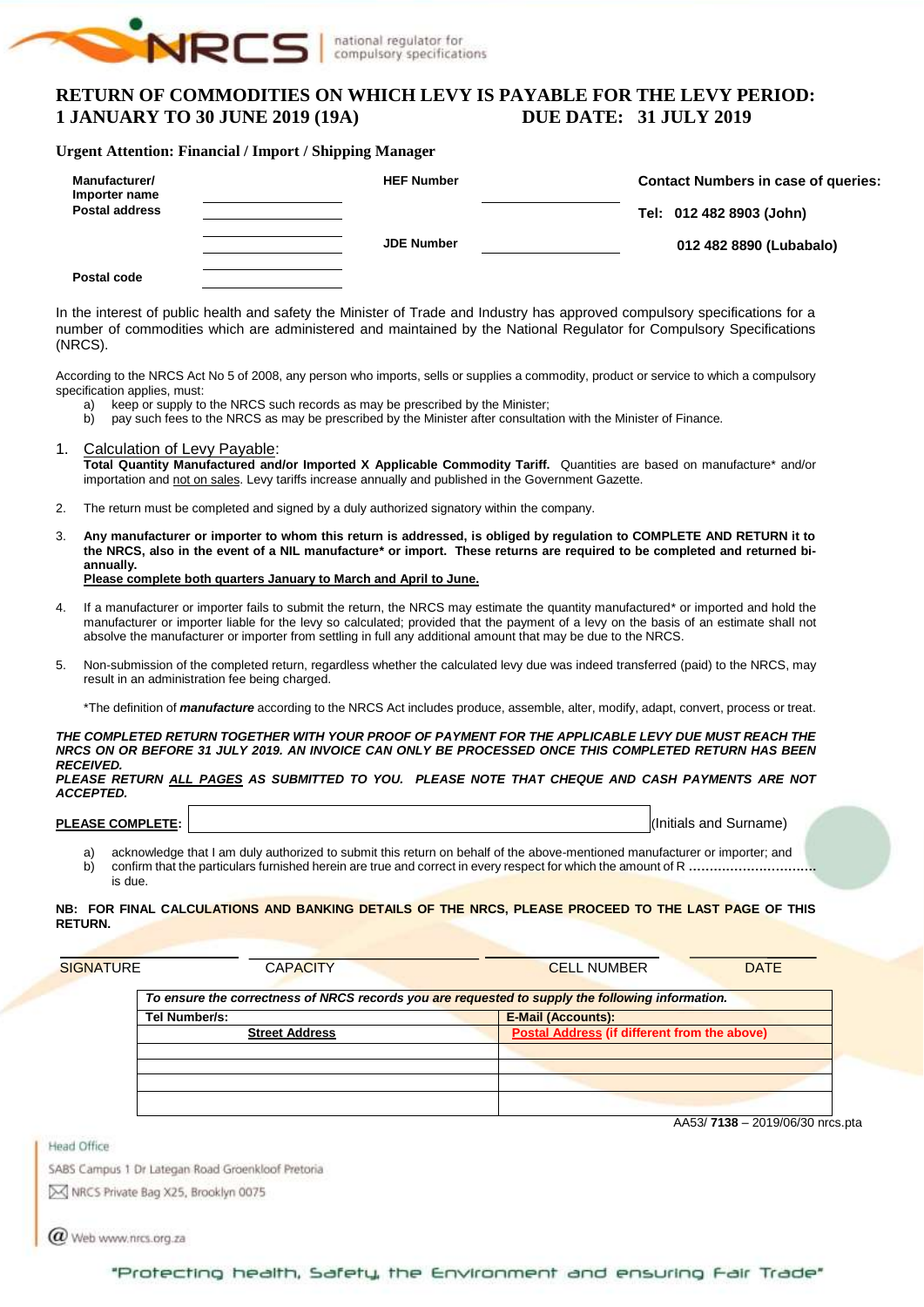# **PLEASE NOTE: TOTAL QUANTITY TO BE ROUNDED OFF TO THE NEXT FULL UNIT**

| Code | Description of commodity                                                                         |           | <b>Quantity</b><br>Manufactured<br>Jan to Mar | Quantity<br>Imported<br>Jan to Mar | Quantity<br>Manufactured<br>Apr to Jun | Quantity<br>Imported<br>Apr to Jun | <b>Total</b> | Unit     | <b>Tariff</b>          | Levy payable |  |
|------|--------------------------------------------------------------------------------------------------|-----------|-----------------------------------------------|------------------------------------|----------------------------------------|------------------------------------|--------------|----------|------------------------|--------------|--|
| 5710 | Canned crustaceans - Imports                                                                     | (VC 8014) |                                               |                                    |                                        |                                    |              | 1 000 kg | R767,00                |              |  |
| 5711 | Canned fish and canned fish products (other than<br>$fish$ paste) – Imports                      | (VC 8014) |                                               |                                    |                                        |                                    |              | 1 000 kg | <b>Sliding scale D</b> |              |  |
| 5712 | Canned fish and canned fish products (other than<br>$fish$ paste) – RSA products                 | (VC 8014) |                                               |                                    |                                        |                                    |              | 1 000 kg | <b>Sliding scale D</b> |              |  |
| 5714 | Canned marine molluscs (other than abalone)<br>- Imports                                         | (VC 8014) |                                               |                                    |                                        |                                    |              | 1 000 kg | R696.00                |              |  |
| 5715 | Canned marine molluscs (other than abalone)<br>- RSA products                                    | (VC 8014) |                                               |                                    |                                        |                                    |              | 1 000 kg | R696.00                |              |  |
| 5716 | Canned meat and canned meat products - Imports                                                   | (VC 8019) |                                               |                                    |                                        |                                    |              | 1 000 kg | <b>Sliding scale A</b> |              |  |
| 5717 | Canned meat and canned meat products<br>- RSA products                                           | (VC8019)  |                                               |                                    |                                        |                                    |              | 1 000 kg | <b>Sliding scale A</b> |              |  |
| 5719 | Fish paste - Imports                                                                             | (VC 8014) |                                               |                                    |                                        |                                    |              | 1 000 kg | R <sub>165.00</sub>    |              |  |
| 5720 | Fish paste - RSA products                                                                        | (VC 8014) |                                               |                                    |                                        |                                    |              | 1 000 kg | R165.00                |              |  |
| 5721 | Frozen fish and frozen fish products - Imports                                                   | (VC 8017) |                                               |                                    |                                        |                                    |              | 1 000 kg | <b>Sliding scale B</b> |              |  |
| 5722 | Frozen fish and frozen fish products - RSA products (VC 8017)                                    |           |                                               |                                    |                                        |                                    |              | 1 000 kg | <b>Sliding scale B</b> |              |  |
| 5725 | Frozen unpackaged (loose) fish and ungutted,<br>boxed fish - RSA products & Imports              | (VC 8017) |                                               |                                    |                                        |                                    |              | 1 000 kg | Sliding scale C        |              |  |
| 5727 | Frozen marine molluscs and frozen marine mollusc<br>products (other than mussels) – Imports      | (VC 8017) |                                               |                                    |                                        |                                    |              | 1 000 kg | R711.00                |              |  |
| 5728 | Frozen marine molluscs and frozen marine mollusc<br>products (other than mussels) – RSA products | (VC 8017) |                                               |                                    |                                        |                                    |              | 1 000 kg | R711.00                |              |  |
| 5730 | Frozen rock lobster tails, leg and breast meat<br>-RSA products                                  | (VC 8020) |                                               |                                    |                                        |                                    |              | 10 kg    | <b>Sliding scale G</b> |              |  |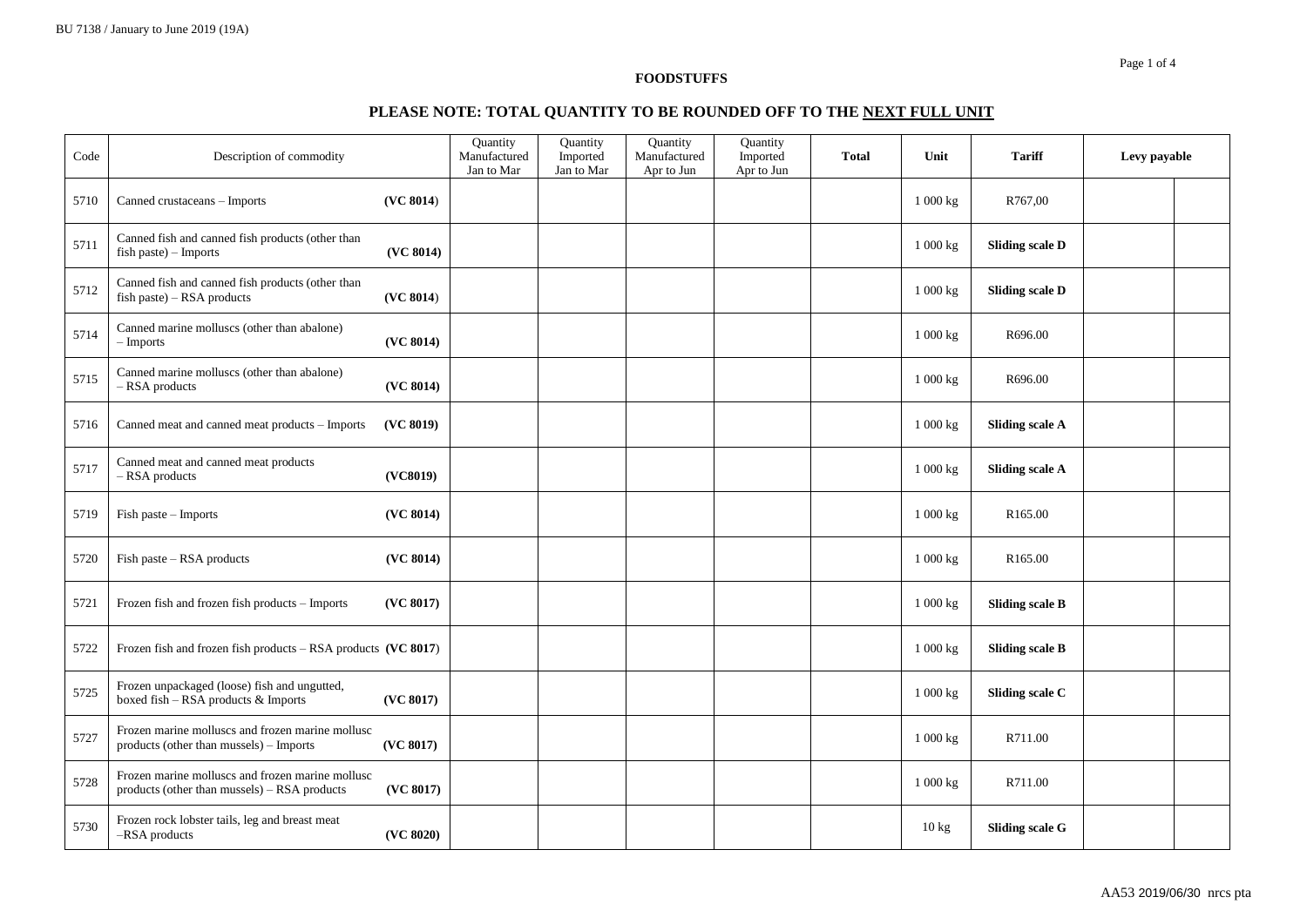| Code | Description of commodity                                         |           | Quantity<br>Manufactured<br>Jan to Mar | Quantity<br>Imported<br>Jan to Mar | Quantity<br>Manufactured<br>Apr to Jun | Quantity<br>Imported<br>Apr to Jun | <b>Total</b> | Unit              | <b>Tariff</b>          | Levy payable |  |
|------|------------------------------------------------------------------|-----------|----------------------------------------|------------------------------------|----------------------------------------|------------------------------------|--------------|-------------------|------------------------|--------------|--|
| 5748 | Frozen rock lobster tails, leg and breast meat -<br>Imports      | (VC8020)  |                                        |                                    |                                        |                                    |              | $10\,\mathrm{kg}$ | <b>Sliding scale G</b> |              |  |
| 5734 | Frozen whole rock lobster, cooked and uncooked - RSA<br>products | (VC 8020) |                                        |                                    |                                        |                                    |              | 30 kg             | <b>Sliding scale G</b> |              |  |
| 5749 | Frozen whole rock lobster, cooked and uncooked -<br>Imports      | (VC 8020) |                                        |                                    |                                        |                                    |              | 30 kg             | <b>Sliding scale G</b> |              |  |
| 5736 | Smoked snoek - RSA products                                      | (VC 8021) |                                        |                                    |                                        |                                    |              | 1 000 kg          | R235.00                |              |  |
| 5739 | Frozen shrimps, prawns and langoustines - Imports (VC 8031)      |           |                                        |                                    |                                        |                                    |              | 1 000 kg          | <b>Sliding scale E</b> |              |  |
| 5740 | Frozen shrimps, prawns and langoustines -<br>RSA products        | (VC 8031) |                                        |                                    |                                        |                                    |              | 1 000 kg          | <b>Sliding scale E</b> |              |  |
| 5741 | Frozen crabs - Imports                                           | (VC 8031) |                                        |                                    |                                        |                                    |              | 1 000 kg          | <b>Sliding scale E</b> |              |  |
| 5742 | Frozen crabs - RSA products                                      | (VC8031)  |                                        |                                    |                                        |                                    |              | 1 000 kg          | <b>Sliding scale E</b> |              |  |
| 5743 | Frozen cephalopods - RSA products                                | (VC 8017) |                                        |                                    |                                        |                                    |              | 1 000 kg          | <b>Sliding scale F</b> |              |  |
| 5744 | Frozen cephalopods - Imports                                     | (VC 8017) |                                        |                                    |                                        |                                    |              | 1 000 kg          | <b>Sliding scale F</b> |              |  |
| 5745 | Frozen mussels - Imports                                         | (VC 8017) |                                        |                                    |                                        |                                    |              | 1 000 kg          | <b>Sliding scale H</b> |              |  |
| 5746 | Frozen mussels - RSA products                                    | (VC 8017) |                                        |                                    |                                        |                                    |              | 1 000 kg          | <b>Sliding scale H</b> |              |  |
| 5751 | Canned abalone - Imports                                         | (VC 8014) |                                        |                                    |                                        |                                    |              | 1 000 kg          | R951.00                |              |  |
| 5752 | Canned abalone - RSA products                                    | (VC 8014) |                                        |                                    |                                        |                                    |              | 1 000 kg          | R951.00                |              |  |
| 5753 | Live Aquacultured Abalone                                        | (VC 9001) |                                        |                                    |                                        |                                    |              | 1000kg            | R459.00                |              |  |
| 5754 | Live lobster                                                     | (VC 9104) |                                        |                                    |                                        |                                    |              | 1000kg            | R501.00                |              |  |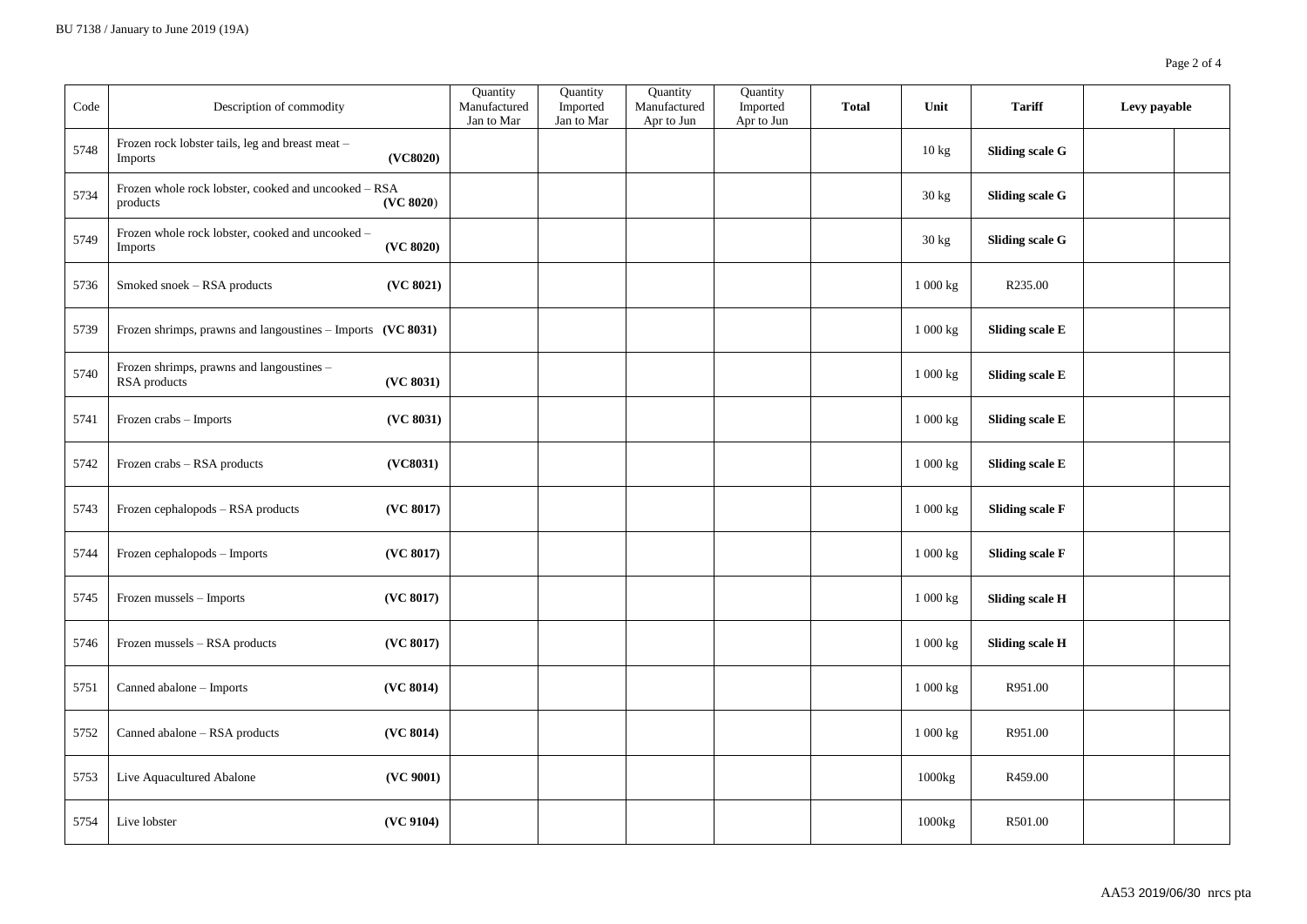# **SLIDING SCALES – A TO H TARIFFS PER UNIT PLEASE NOTE: TOTAL QUANTITY TO BE ROUNDED OFF TO THE NEXT FULL UNIT.**

| <b>SLIDING SCALE A</b>                                                                                                                                                         | <b>SLIDING SCALE B</b>                                                                                                                                                        |
|--------------------------------------------------------------------------------------------------------------------------------------------------------------------------------|-------------------------------------------------------------------------------------------------------------------------------------------------------------------------------|
| $R812,00$ per unit for 1st ten $(10)$ units;<br>R236,00 per unit for 11th to 60th unit;<br>R 208,00 per unit for each subsequent unit.                                         | R736,00 per unit for 1st ten (10) units;<br>R168,00 per unit for 11th to 60th unit;<br>R 42,00 per unit for 61st to 560th unit;<br>R 26,00 per unit for each subsequent unit. |
| 1 Unit = $1000 \text{ kg}$                                                                                                                                                     | 1 Unit = $1000 kg$                                                                                                                                                            |
| <b>SLIDING SCALE C</b>                                                                                                                                                         | <b>SLIDING SCALE D</b>                                                                                                                                                        |
| R440,00 per unit for 1st ten (10) units;<br>R 100,00 per unit for 11th to 60th unit;<br>R 24,00 per unit for 61st to 560th unit;<br>R 16,00 per unit for each subsequent unit. | R795,00 per unit for 1st ten (10) units;<br>R332,00 per unit for 11th to 60th unit;<br>R90,00 per unit for 61st to 560th unit;<br>R60,00 per unit for each subsequent unit.   |
| 1 Unit = $1000 \text{ kg}$                                                                                                                                                     | 1 Unit = $1000 kg$                                                                                                                                                            |
| <b>SLIDING SCALE E</b>                                                                                                                                                         | <b>SLIDING SCALE F</b>                                                                                                                                                        |
| R659,00 per unit for 1st twelve (12) units;<br>R390.00 per unit for each subsequent unit.                                                                                      | R742,00 per unit for 1st ten (10) units;<br>R157,00 per unit for each subsequent unit.                                                                                        |
| 1 Unit = $1000 \text{ kg}$                                                                                                                                                     | 1 Unit = $1\ 000 \text{ kg}$                                                                                                                                                  |
| <b>SLIDING SCALE G</b>                                                                                                                                                         | <b>SLIDING SCALE H</b>                                                                                                                                                        |
| R327,00 per unit for 1st ten (10) units;<br>R20,00 per unit for each subsequent unit.                                                                                          | R669,00 per unit for 1st twenty (20) units;<br>R285,00 per unit for each subsequent unit.                                                                                     |
| 1 Unit = $10$ kg or 30 kg                                                                                                                                                      | 1 Unit = $1000 \text{ kg}$                                                                                                                                                    |